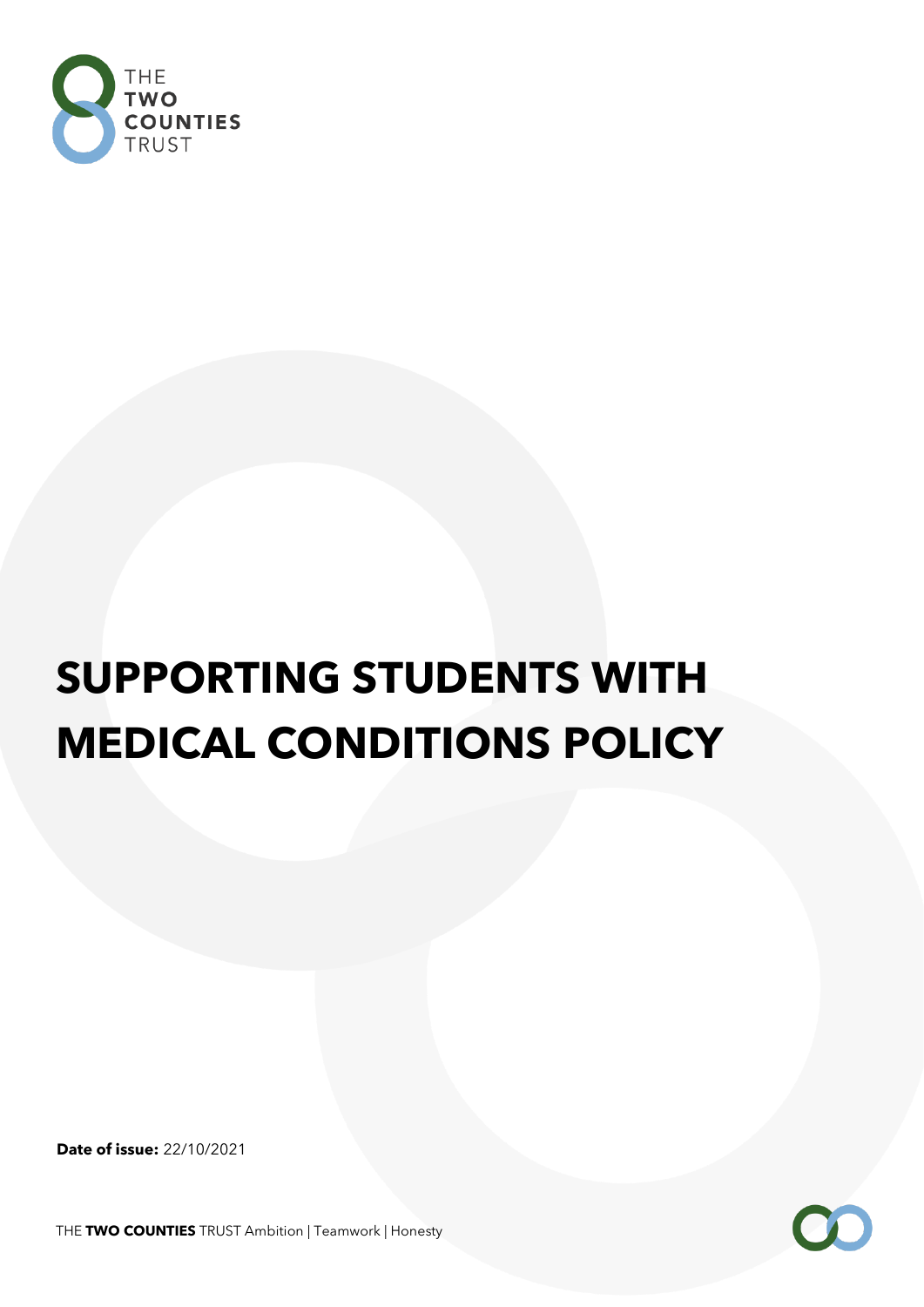## **1. Introduction**

1.1 The Two Counties Trust wishes to ensure that students with medical needs receive proper care and support. Our intention is to ensure that all children with medical conditions, in terms of both physical and mental health, are supported in our schools and academies so that they can play a full and active role in school life, remain healthy and achieve their academic potential.

1.2 Students with long-term and complex medical conditions may require on-going support, medicines, or care while in education to help them manage their condition and keep them well. Others may require monitoring and interventions in emergency circumstances. It is also the case that children's health needs may change over time, in ways that cannot always be predicted, sometimes resulting in extended absences.

1.3 Through our schools and academies, we will provide effective support for a student's medical condition ensuring it is effectively managed and that appropriate support is put in place to limit the impact on the child's educational attainment and emotional and general wellbeing.

1.4 Our schools and academies will establish relationships with relevant local health services receive and fully consider advice from healthcare professionals and listen to and value the views of parents / carers and students.

1.5 Our schools and academies will ensure that staff are supported and trained and competent before they take on the responsibility of supporting students with medical conditions.

1.6 The Trust's insurance covers liability relating to the administration of medication and the provision of first aid treatment by a member of staff.

1.7 Some children with medical conditions may be considered to be disabled under the definition set out in the Equality Act 2010. Some may also have special educational needs (SEN) and may have a statement, or Education, Health and Care (EHC) plan which brings together health and social care needs, as well as their special educational provision. For children with SEN and those medical conditions that require EHC plans, this policy should be read in conjunction with the Special Educational Needs and Disability(SEND) Code of Practice 0-25 years January 2015.

## **2. Policy Principals**

2.1 The Trust has overall responsibility for the effective operation of this policy and for ensuring compliance with the relevant statutory framework. The Trust has delegated day-to-day responsibility for operating the policy and ensuring its maintenance to Headteachers.

#### **3. Organisation and Allocation of Responsibilities**

3.1 School staff are responsible for ensuring that:

- Procedures are followed when notification is received that a student will be attending who has a medical condition including transitional arrangements between schools, re-integration or when students' needs change, arrangements for staff training or support and information is circulated and adhered to.
- Procedures are followed when a student moves to the school mid-term or when a student has a new diagnosis and information is circulated to appropriate staff and any necessary changes are put in place.
- Procedures are in place and circulated for the location and use of the defibrillator (if available).

3.2 Each school / academy will:

- Identify who has overall responsibility for supporting students with medical conditions.
- Identify who is responsible for ensuring that sufficient staff are suitably trained.
- Specify how training needs are assessed, commissioned, provided, reviewed/whole school awareness.
- Ensure that all relevant staff will be made aware of the students condition.
- Identify cover arrangements in case of staff absence or staff turnover to ensure someone is always available.
- Brief supply teachers when necessary and in line with GDPR considerations.
- Carry out risk assessments for educational visits, holidays, and other school activities outside of the normal timetable and monitoring individual healthcare plans. (IHCP) (what needs to be done, when and by whom) see Appendix 1.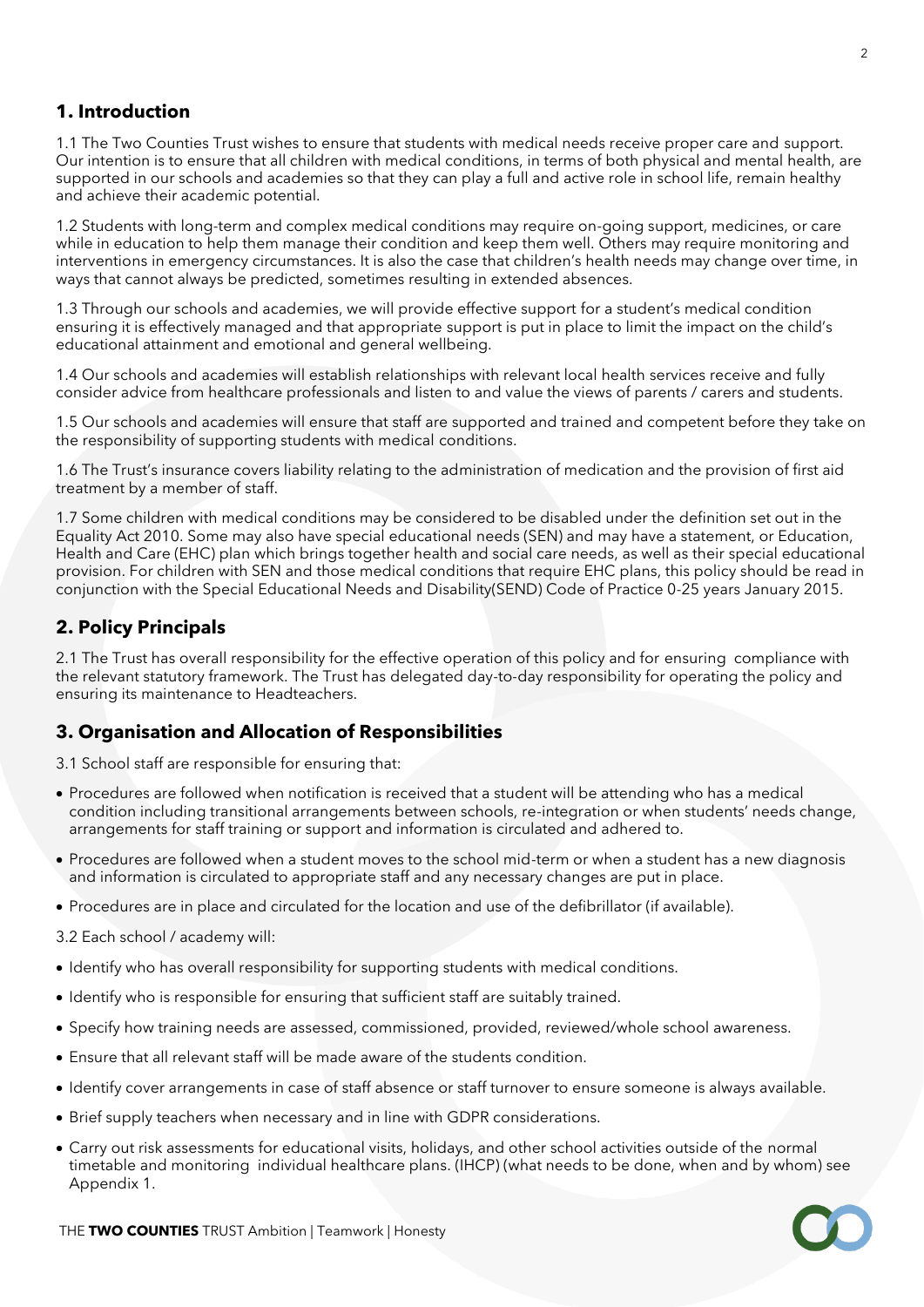- Establish procedures to be followed whenever a school / academy is notified that a student has a medical condition including any transitional arrangements between schools.
- Assume responsibility for reintegration for children starting at a new school.
- Put arrangements in place in time for the start of the relevant school term. In other cases, such as a new diagnosis or children moving to a new school mid-term, every effort should be made to ensure that arrangements are put in place within two weeks where possible.
- Ensure COVID-19 procedures are followed at all times.

3.3 Schools / Academies will ensure arrangements to support students with medical conditions are implemented in order for all students to participate in the school curriculum.

3.4 Headteachers will ensure this policy is effectively implemented with all relevant agencies.

3.5 Employees will receive sufficient and suitable training and achieve the necessary level of competency before they take on responsibility to support students with medical conditions.

3.6 Each school / academy will identify a staff member who is responsible for notifying key staff when a student has been identified as having a medical condition which will require support in the school and who will support staff on implementing a child's individual healthcare plan and provide advice and training.

3.7 Employees should not supply painkillers.

3.8 Other healthcare professionals, including GPs and paediatricians will aim to liaise with the school when a child has been identified as having a medical condition that will require support at the school and will provide advice on developing an IHCP.

3.9 Students with medical conditions will be encouraged to provide information and contribute to discussions about how their condition affects them.

3.10 Clinical commissioning groups commission other healthcare professionals such as specialist nurses. They should ensure that commissioning is responsive to student needs and that health services are able to co-operate with schools supporting students with medical conditions. They have a reciprocal duty to co-operate under Section 10 of the Children Act 2004. Clinical commissioning groups should be responsive to local authorities and schools seeking to strengthen links between health services and schools, and consider how to encourage health services in providing support and advice.

3.11 The Ofsted inspection framework places a clear emphasis on meeting the needs of disabled children and students with SEND and considering the quality of teaching and the progress made by these students.

#### **4. Managing medicines on school premises**

4.1 Each school / academy encourages students to take their medication themselves under supervision.

4.2 Each school / academy discourages students from carrying any medication on their person, as there is the risk of it being lost and becoming a danger to others. There are, however, certain medical conditions that need immediate management and with prior arrangement students can carry their own medication.

4.3 If a student has been prescribed a controlled drug it will be securely stored in a non portable container and only named staff will have access. Controlled drugs must be easily accessible in an emergency. A record will be kept of any doses used and the amount of the controlled drug held in the school / academy.

4.4 Medicines will only be administered at the school / academy when it is detrimental to a child's health or school attendance not to do so.

4.5 A consent form (Appendix 3) enabling a member of school staff to administer medication to a student must be completed by a parent/carer in all cases. No medication will be given under any circumstances without this form being completed.

4.6 No child aged under 16 will be given prescription or non-prescription medicines without their parent's or carer's written consent except in exceptional circumstances where the medicine has been prescribed to the child without the knowledge of the parents / carers.

4.7 Each school / academy will only accept prescribed medicines that are in-date, labelled, in the original container (with the exception of insulin, available in pen or pump) dispensed by a pharmacist, including instructions on dosage and storage.



THE **TWO COUNTIES** TRUST Ambition | Teamwork | Honesty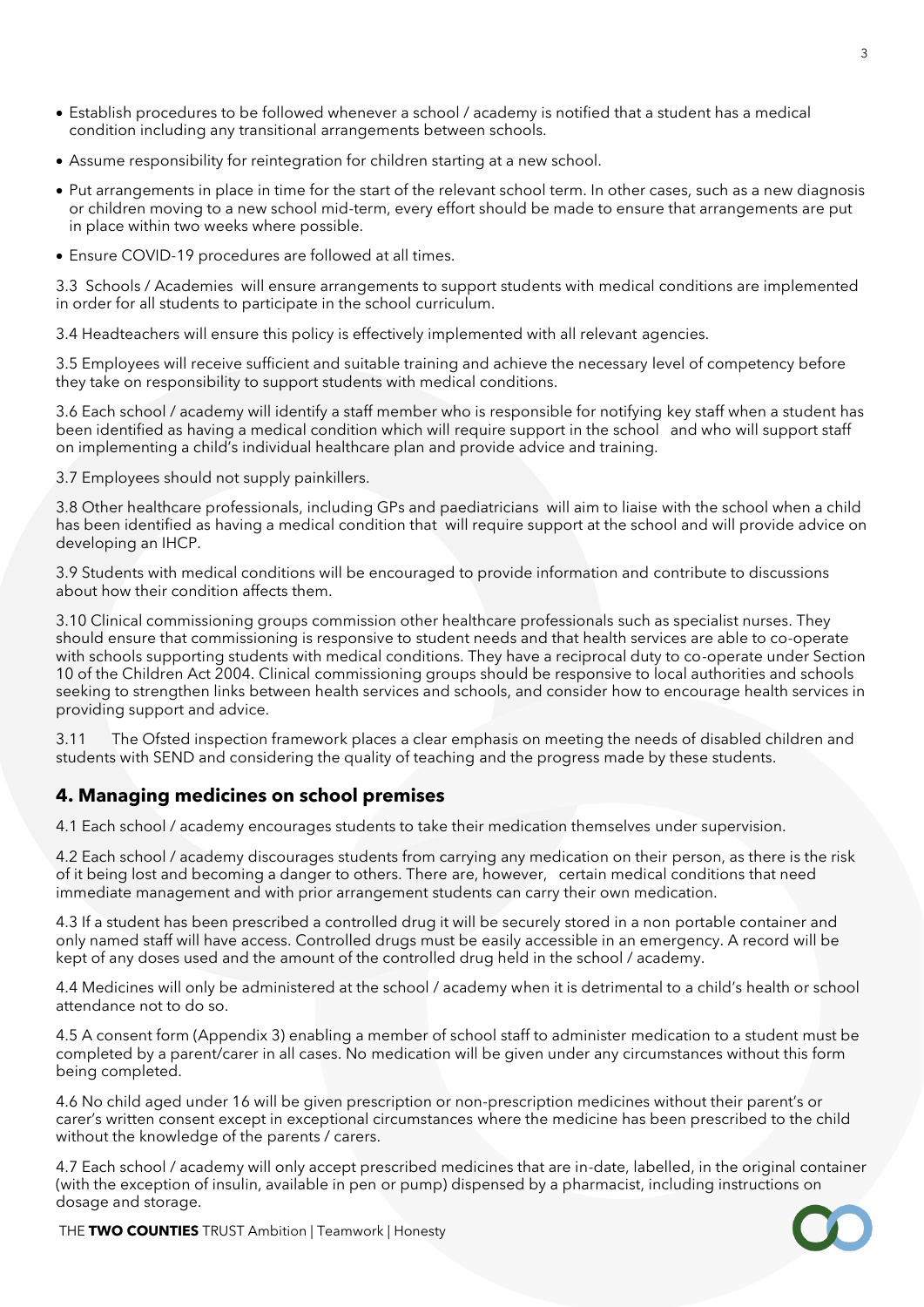4.8 Where medication is not given routinely the school / academy and parents/carers must establish a system where they keep all parties informed of the medication given and the time so that a student is not accidentally given a medication overdose.

#### 4.9 Inhalers

- Reliever inhalers are to be carried by the student and self-administered.
- It is the parents / carers responsibility to ensure that their child attends school with their medication.
- It is the parents/carers responsibility to ensure that the medication is in date and to ensure that it is used appropriately.
- Inhalers should show the name of the user in case of loss.

#### 4.10 EpiPen's

- An EpiPen should be carried by the student at all times and wherever possible another one should be kept in a safe but easily accessible, well labelled, drawer which will be identified by the school. Both must clearly display the name of the student and the expiry date.
- It is the parents / carers responsibility to ensure that their child attends school with their medication.
- It is the parents / carers responsibility to ensure that their child is responsible and competent in selfadministering the medication.
- It is the parents /carers responsibility to provide the school with such medication and to ensure that it is replaced prior to its date of expiry.

4.11 Insulin Pens

- Insulin pens are to be carried by the named student and self-administered wherever possible.
- All insulin pens/cases must clearly display the student's name and expiry date
- It is the parents / carers responsibility to ensure that the named student is responsible and competent in selfadministering the medication.
- It is the parents / carers responsibility to ensure their child has their medication, which is in date for the school day.
- Blood sugar testing can be carried out in an area identified in the school/ academy.

#### **5. Safety management**

5.1 Medicines may be harmful to anyone for whom they are not prescribed. Schools / academies must ensure that the risks to the health of others are properly controlled as set out in the Control of Substances Hazardous to Health Regulations 2002 (COSHH) and all the recommendations have been followed from the DFES Managing Medicines in School report (1448-2005).

#### **6. Disposal of medicines**

6.1 Parents / carers must collect medicine held in school at the end of each term. Parents / carers are responsible for ensuring that date-expired medicines are returned to a pharmacy for safe disposal.

6.2 If parents / carers do not collect medicines, they will be taken to a local pharmacy for safe disposal.

6.3 Sharps boxes will always be used for the disposal of needles and other sharps.

#### **7. Defibrillator**

7.1 Where a School has an Automated External Defibrillator on site this will be available for use by all staff. All that is required to use an AED is to recognise that someone who has collapsed may have a sudden cardiac arrest (SCA) and to attach the two adhesive pads (electrodes) that are used to connect the AED to the patient's bare chest. Through these pads the AED can both monitor the heart's electrical rhythm and deliver a shock when it is needed. The AED provides audible instructions and most models also provide visual prompts on a screen.

#### **8. Refusing medicine**

THE **TWO COUNTIES** TRUST Ambition | Teamwork | Honesty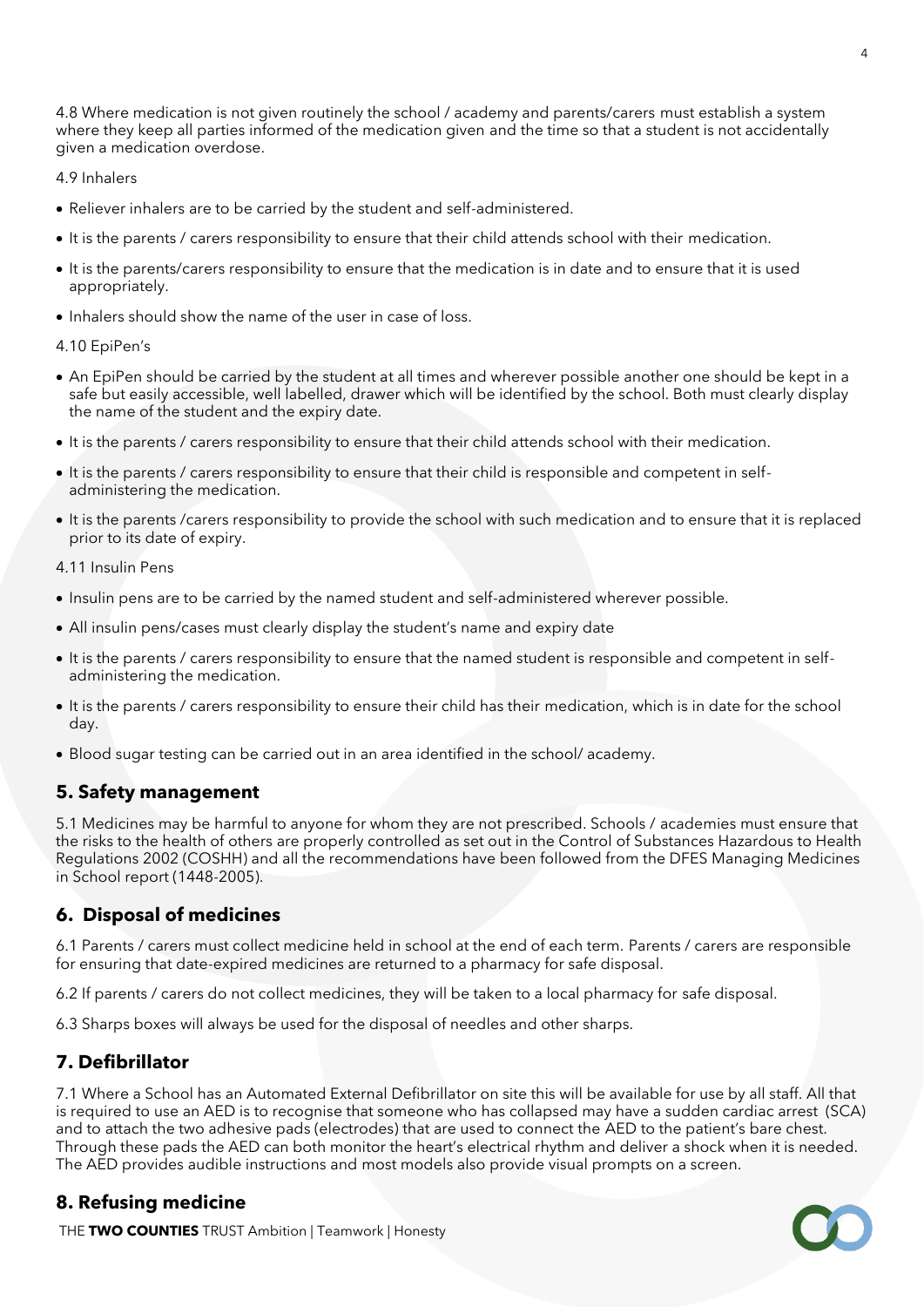8.1 Where a student refuses medication, the staff member will make a record to this effect and follow the appropriate procedure. Under no circumstances will the student be forced to take medication. Parents / carers will be informed of the refusal on the same day. If a refusal to take medicine results in an emergency the school / academy will follow emergency procedures.

# **9. Staff administering medicine**

9.1 There is no contractual duty on staff to administer medicine or supervise a student taking it. Staff may have specific duties to provide medical assistance as part of their role. Swift action must be taken by any member of staff to assist a child in an emergency.

9.2 Adrenalin EpiPen's will only be administered by trained adults.

# **10. Safe storage of medicines**

10.1 Medicines will be stored in accordance to the product instructions and in the original container in which dispensed. Medicines will be stored in a secure location, which is not accessible by students with a named member of staff responsible for the key. This will be identified in the local school appendix.

10.2 The supplied container will be clearly labelled with the name of the student, the name and dose of the medicine and the frequency of administration.

10.3 Where a student needs two or more prescribed medicines each should be in a separate container.

10.4 Students should know where their own medicines are stored and who holds the key.

10.5 Medicines that need to be refrigerated will be kept in an airtight container and clearly labelled. Access to the refrigerator will be restricted to staff only.

10.6 Controlled drugs such as Ritalin, will be kept in a locked cupboard in a room which students do not have unsupervised access.

#### **11. Procedure for managing prescription and bought medicines which need to be taken during the school day.**

11.1 From November 2018, NHS Clinical Commissioning Groups (CCGs) and local GPs seek to support and encourage people to buy medicines/products and access advice from local pharmacies for the treatment of minor illnesses and ailments. This also applies to parents buying medicines for their children, including medicines which may need to be taken whilst their child is at school. When medication is bought there will be no requirement for GPs to provide an authorisation letter. Parents/carers should label the medication with the child's name and the school / academy will then follow the generic age-related instructions when administering to the child.

11.2 Schools will keep a clear record of all medications that are administered, in particular the time and dose administered to ensure that the recommended daily dose is not exceeded.

11.3 Medicines should always be provided in the original container as dispensed by a pharmacist displaying the dispensing label with the name of the student and includes the prescriber's instructions for administration.

11.4 Parents / carers are responsible for handing over to staff the medication which is to be administered.

11.5 No medicines will be administered until a consent form has been completed by the parent /carer.

11.6 There may be occasions when a student needs short term prescribed medication such as an antibiotic. Parents/carers should ask the prescriber if the medicine can be taken outside school hours.

11.7 Students with medical needs are encouraged to participate in educational visits. Staff supervising excursions should always be aware of any students' medical needs and relevant emergency procedures and be prepared to store and supervise the taking of medicines with prior parental/carers' written consent. Without parents / carers written or provision of medication consent students will not be allowed to participate in educational visits. This consent and provision of the medication is the responsibility of the parent / carer.

## **12. Record keeping**

THE **TWO COUNTIES** TRUST Ambition | Teamwork | Honesty 12.1 The school will keep a register of drugs for all medicines brought into the school / academy by a parent /carer for administration to a student during the school day. The register will be signed by the student when medication has been administered and in the case of controlled drugs, two staff signatures will be required. Any side effects of the medication administered will be noted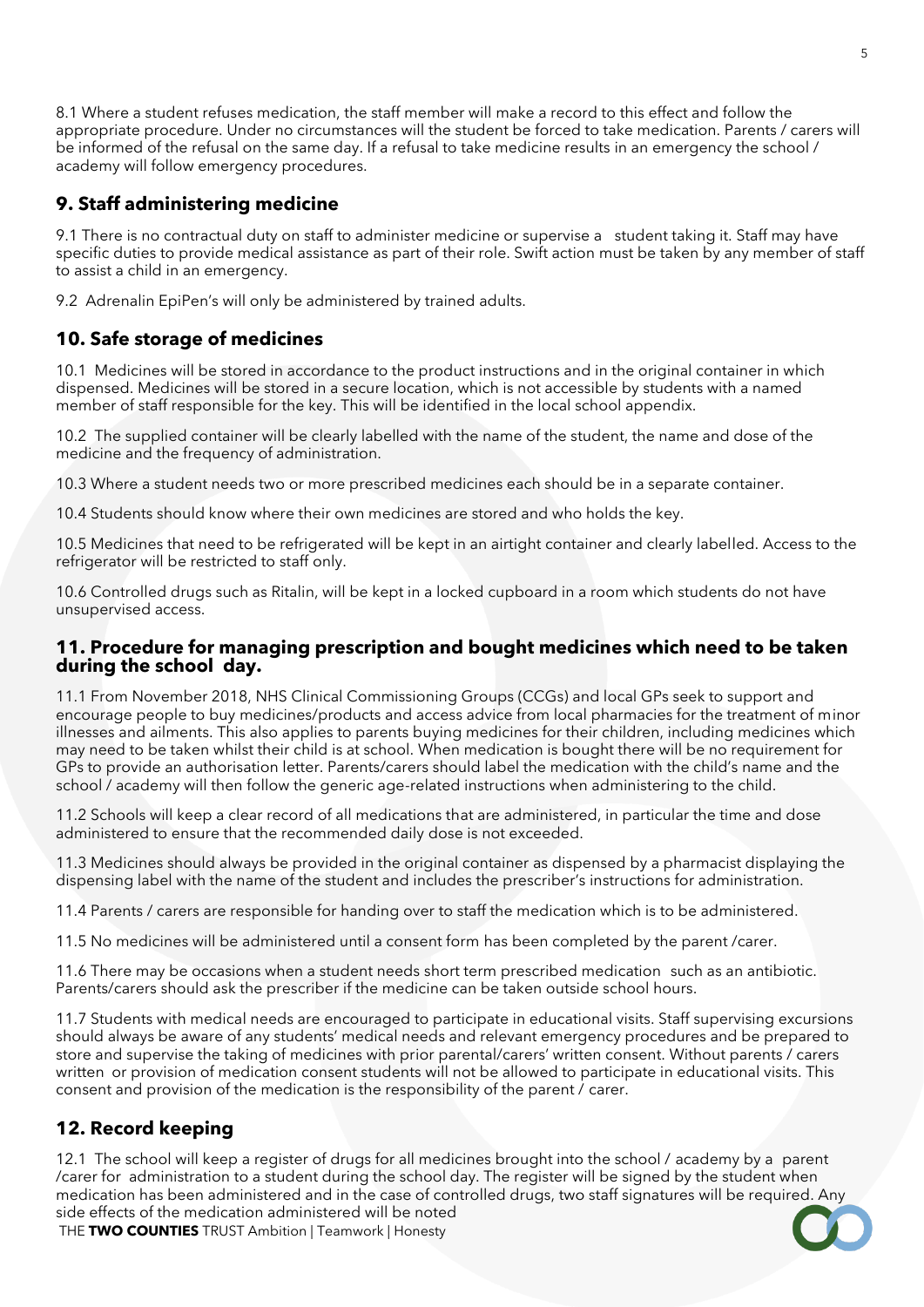#### **13. Emergency procedures**

13.1 The Trust Health and Safety policy and Educational Visits policy detail emergency procedure including school trips within and outside the United Kingdom.

#### **14. Day trips, residential visits and sporting activities**

14.1 All students have the opportunity to participate in school trips, visits, sporting activities and so on. Staff must be aware of how a child's medical condition will impact on their participation. Flexibility for all children to participate in events according to their own abilities and with any reasonable adjustments to participate fully and safely will be incorporated into any proposals as required, unless evidence from a clinician, such as a GP, states that this is not possible.

14.2 Risk assessment will take place in consultation with parents / carers, students and advice from healthcare professionals. Planning arrangements incorporate steps needed to confirm that students with medical conditions can participate safely. Please also see Health and Safety Executive (HSE) guidance on school trips.

#### **15. Individual Healthcare Plans**

15.1 The aim of an Individual Healthcare Plan (IHCP) is to capture the steps which a school should take to help the student manage their condition and overcome any potential barriers to getting the most from their education and how they might work with other statutory services.

15.2 The process that is followed is captured in a flowchart in Appendix 1.

15.3 When the school is notified of a medical condition, an IHCP will be completed, which can help to ensure that schools effectively support pupils with medical conditions. (Appendix 2).

15.4 IHCPs provide clarity about what needs to be done, when and by whom. They will often be essential, such as in cases where conditions fluctuate or where there is a high risk that emergency intervention will be needed, and are likely to be helpful in the majority of other cases, especially where medical conditions are long-term and complex. However, not all students will require one.

15.5 The school, healthcare professional and parent will agree, based on evidence, when a healthcare plan would be inappropriate or disproportionate. If consensus cannot be reached, the Headteacher will make the final decision.

15.6 The healthcare plan will be easily accessible to all who need to refer to them, while preserving confidentiality. The plans will capture the key information and actions that are required to support the child effectively. The level of detail within plans will depend on the complexity of the child's condition and the degree of support needed. Where a student has SEN but does not have a statement or EHC plan, their special educational needs will be mentioned in their individual healthcare plan.

15.7 The Individual Health Care Plan (and their review) may be initiated, in consultation with the parent, by a member of school staff or a healthcare professional involved in providing care to the student. Plans will be drawn up in partnership between the school, parents, and a relevant healthcare professional, e.g. school nurse, specialist or children's community nurse or paediatrician, who can best advice on the particular needs of the child. Students will also be involved whenever appropriate.

15.8 Where a student has a special educational need identified in a statement or EHC plan, the individual healthcare plan will be linked to or become part of that statement or EHC plan.

15.9 Where a student is returning to the school/ academy following a period of hospital education or alternative provision (including home tuition), schools / academies will work with the local authority and healthcare professionals to ensure that the individual healthcare plan identifies the support the student will need to reintegrate effectively.

#### **16. Role of the Student**

16.1 Students with medical conditions will often be best placed to provide information about how their condition affects them. The student will be fully involved in discussions about their medical support needs and contribute as much as possible to the development of and compliance with their Individual Health Care Plan.

## **17. Staff Training**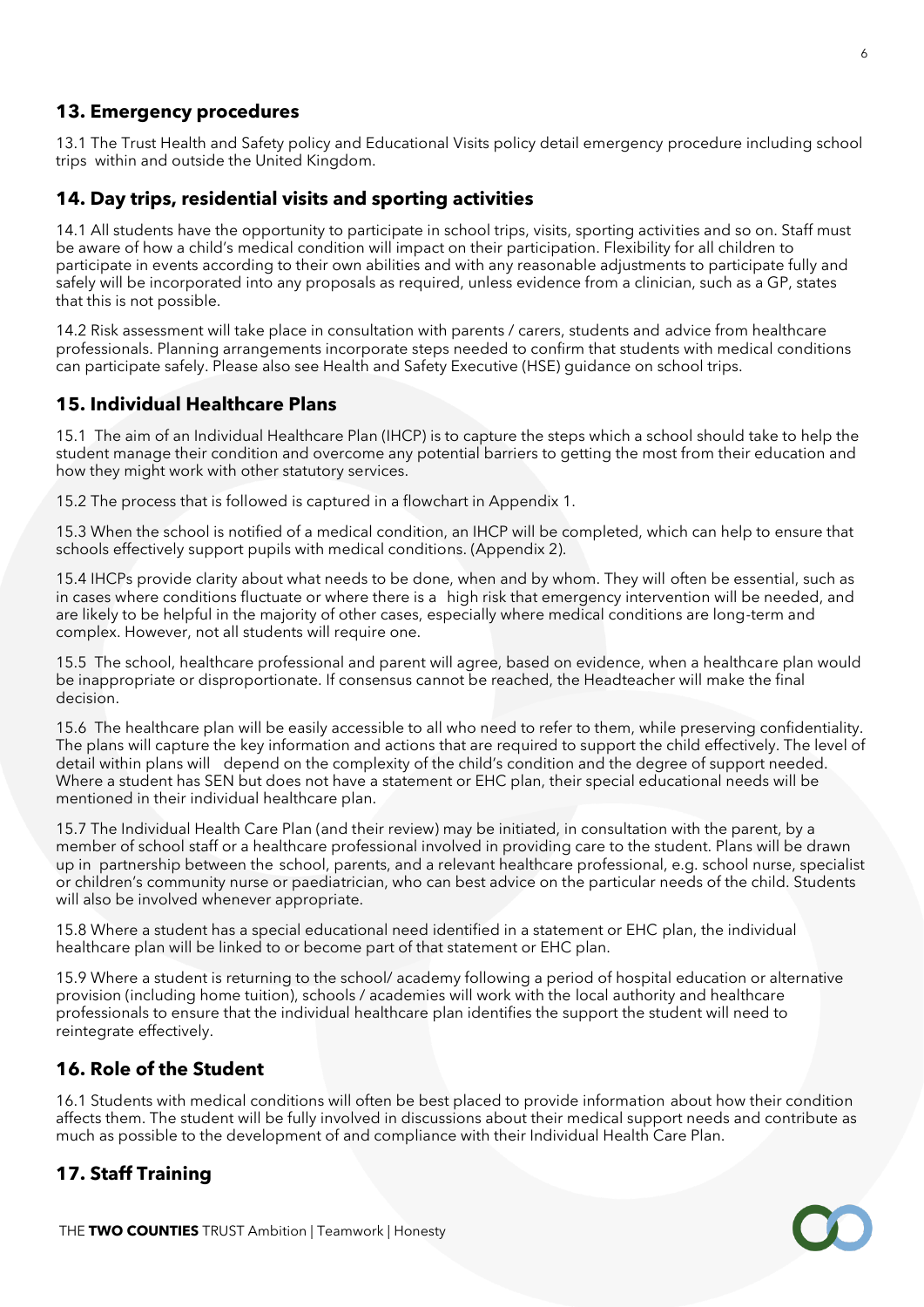17.1 Staff will receive regular and ongoing training as part of their development. Staff who have specific responsibilities of supporting students with medical conditions will receive the appropriate and relevant training.

17.2 No member of staff will be asked to administer prescription medicines or undertake any healthcare procedures without undergoing training specific to the responsibility or administer drugs by injection unless they have received the appropriate training.

17.3 A record of training will be held on the employee file.

### **18. Avoiding Unacceptable Practice**

18.1 School staff will use their discretion and judge each case on its merits with reference to the students' Individual Health Care Plan, however the Trust agrees that it is not generally acceptable practice to:

- Prevent children from easily accessing their inhalers and medication and administering their medication when and where necessary.
- Assume that every child with the same condition requires the same treatment.
- Ignore the views of the child or their parents or ignore medical evidence or opinion (although this may be challenged).
- Send students with medical conditions home frequently for reasons associated with their medical condition or prevent them from staying for normal school activities, including lunch, unless this is specified in their Individual Health Care Plan.
- If the student becomes ill, send them to the school office or medical room unaccompanied or with someone unsuitable.
- Penalise students for their attendance record if their absences are related to their medical condition, e.g. hospital appointments.
- Prevent pupils from drinking, eating or taking toilet or other breaks whenever they need to in order to manage their medical condition effectively.
- Require parents/carers, or otherwise make them feel obliged, to attend school to provide medical support to their student, including assistance with toileting issues. No parent/carer should have to give up work because the school is failing to support their child's medical needs.
- Prevent children from participating or create unnecessary barriers to students participating in any aspect of school life, including school trips, e.g. by requiring parents/carers to accompany the student.

#### **19. Complaints**

19.1 Should parents / carers or students be dissatisfied with the support provided they should discuss their concerns directly with the school / academy. If for whatever reason this does not resolve the issue, parents / carers should make a formal complaint via the complaints procedure. Making a formal complaint to the Department for Education should only occur if it comes within scope of section 496/497 of the Education Act 1996 and after other attempts at resolution have been exhausted.

#### **20. Limitations of this Policy**

20.1 This policy cannot anticipate all eventualities therefore, professional judgement should be used to identify the appropriate course of action needed to protect those who are vulnerable and/or at risk. This judgement should derive from multi-disciplinary team discussion rather than any one individual where possible.

#### **21. General Data Protection Regulation**

21.1 All data within this policy will be processed in line with the requirements and protections set out in the General Data Protection Regulations.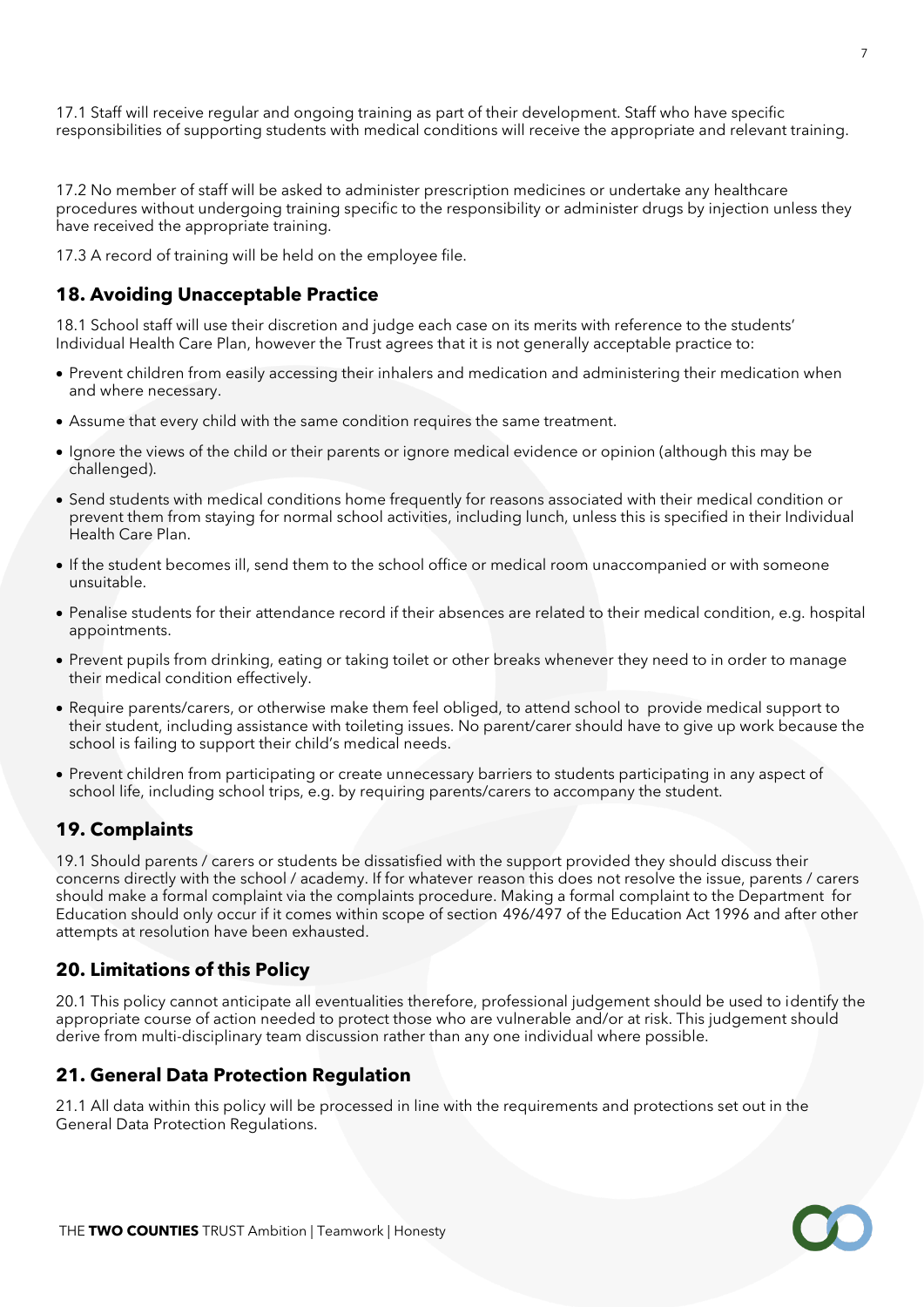## **Appendix 1: Procedure to be followed when a student has a medical condition**

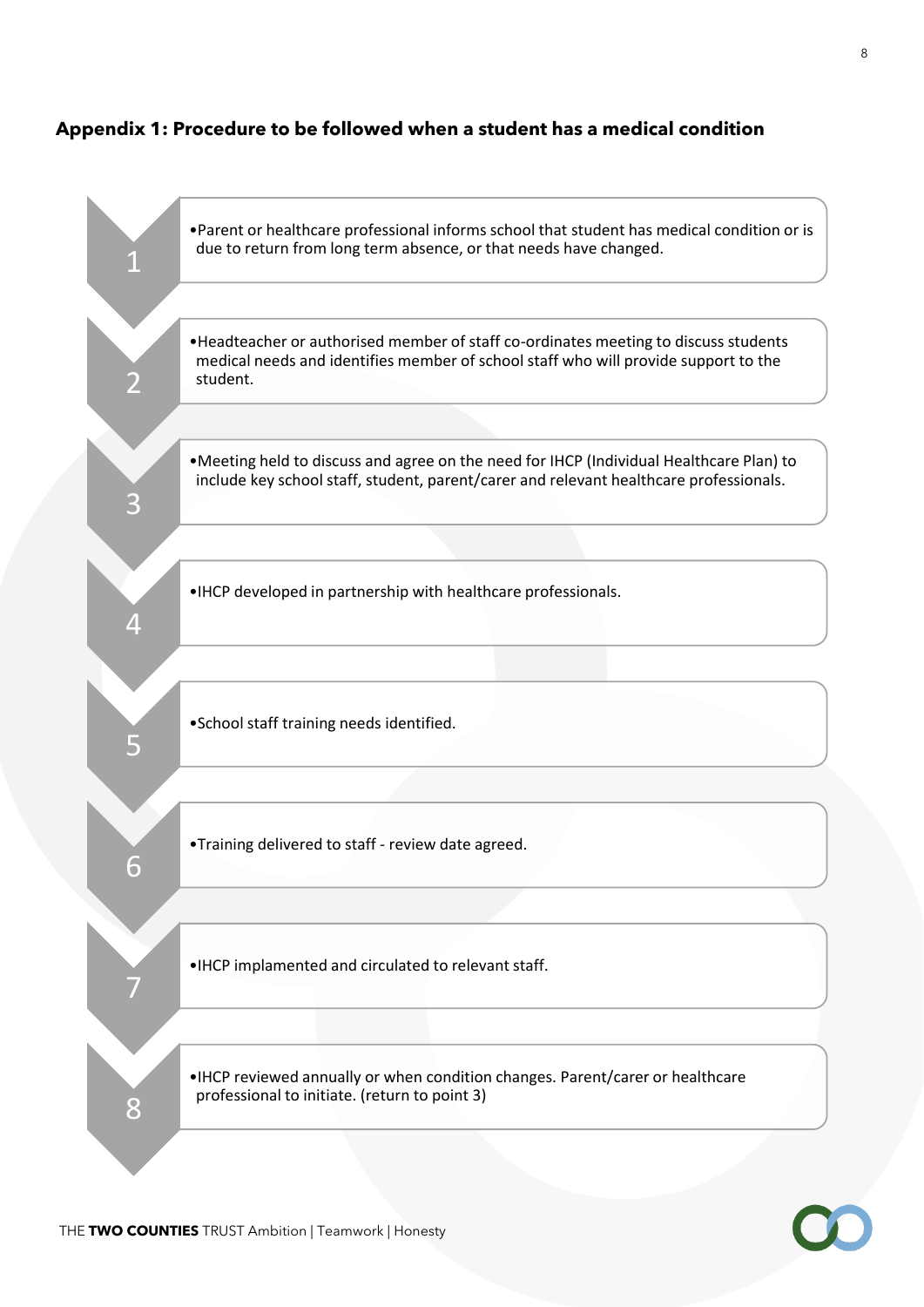## **Appendix 2: Individual healthcare plan**

| <b>Name of School</b>                 |  |
|---------------------------------------|--|
| <b>Students Name</b>                  |  |
| <b>Tutor Group</b>                    |  |
| <b>Date of Birth</b>                  |  |
| <b>Address</b>                        |  |
| <b>Medical Diagnosis or Condition</b> |  |
| <b>Date</b>                           |  |
| <b>Review Date</b>                    |  |

# **Family contact information**

| <b>Name</b>                    |  |
|--------------------------------|--|
| <b>Relationship to Student</b> |  |
| <b>Phone Number</b>            |  |
| Home                           |  |
| <b>Work</b>                    |  |
| <b>Mobile</b>                  |  |

| <b>Name</b>                    |  |  |
|--------------------------------|--|--|
| <b>Relationship to Student</b> |  |  |
| <b>Phone Number</b>            |  |  |
| Home                           |  |  |
| <b>Work</b>                    |  |  |
|                                |  |  |

| <b>Name</b>                    |  |  |
|--------------------------------|--|--|
| <b>Relationship to Student</b> |  |  |
| <b>Phone Number</b>            |  |  |
| Home                           |  |  |
| <b>Work</b>                    |  |  |
| <b>Mobile</b>                  |  |  |

# **Clinic / hospital contact**

| <b>Name</b>         |  |
|---------------------|--|
| <b>Phone Number</b> |  |

#### **GP contact**

**Name**

**Phone Number**

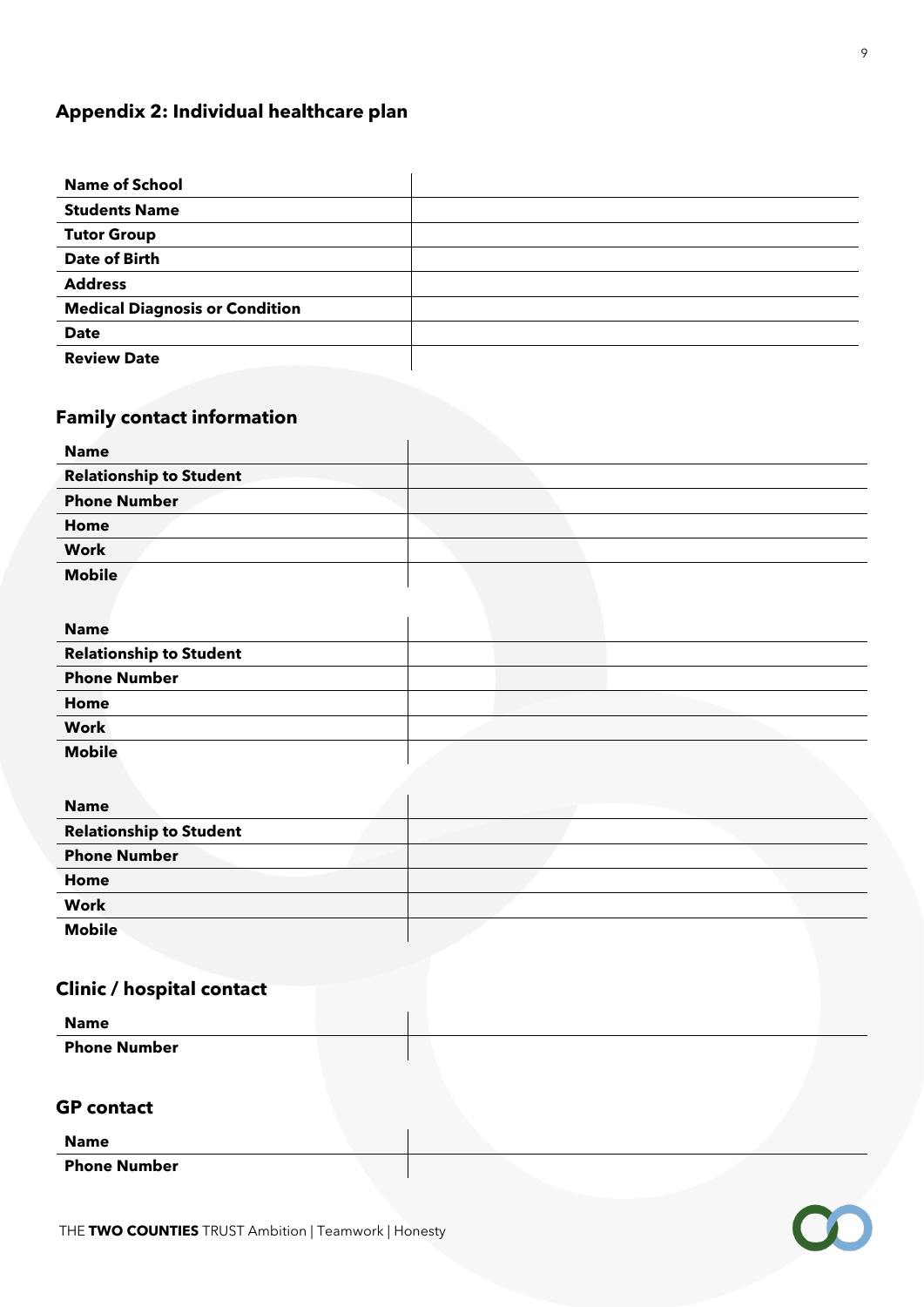#### **Person who is responsible for providing support in the school**

**Describe medical needs and give details of child's symptoms, triggers, signs, treatments, facilities, equipment or devices, environmental issues etc.**

**Name of medication, dose, method of administration, when to be taken, side effects, contraindications, administered by/self-administered with/without supervision.**

**Daily care requirements**

**Specific support for the student's educational, social and emotional needs**

**Arrangements for school visits / trips, etc.**

**Other information**

**Describe what constitutes an emergency, and the action to take if this occurs**

**Who is responsible in an emergency (state if different for off-site activities)** 

**Staff training needed / undertaken – who, what, when**

**Plan developed with**